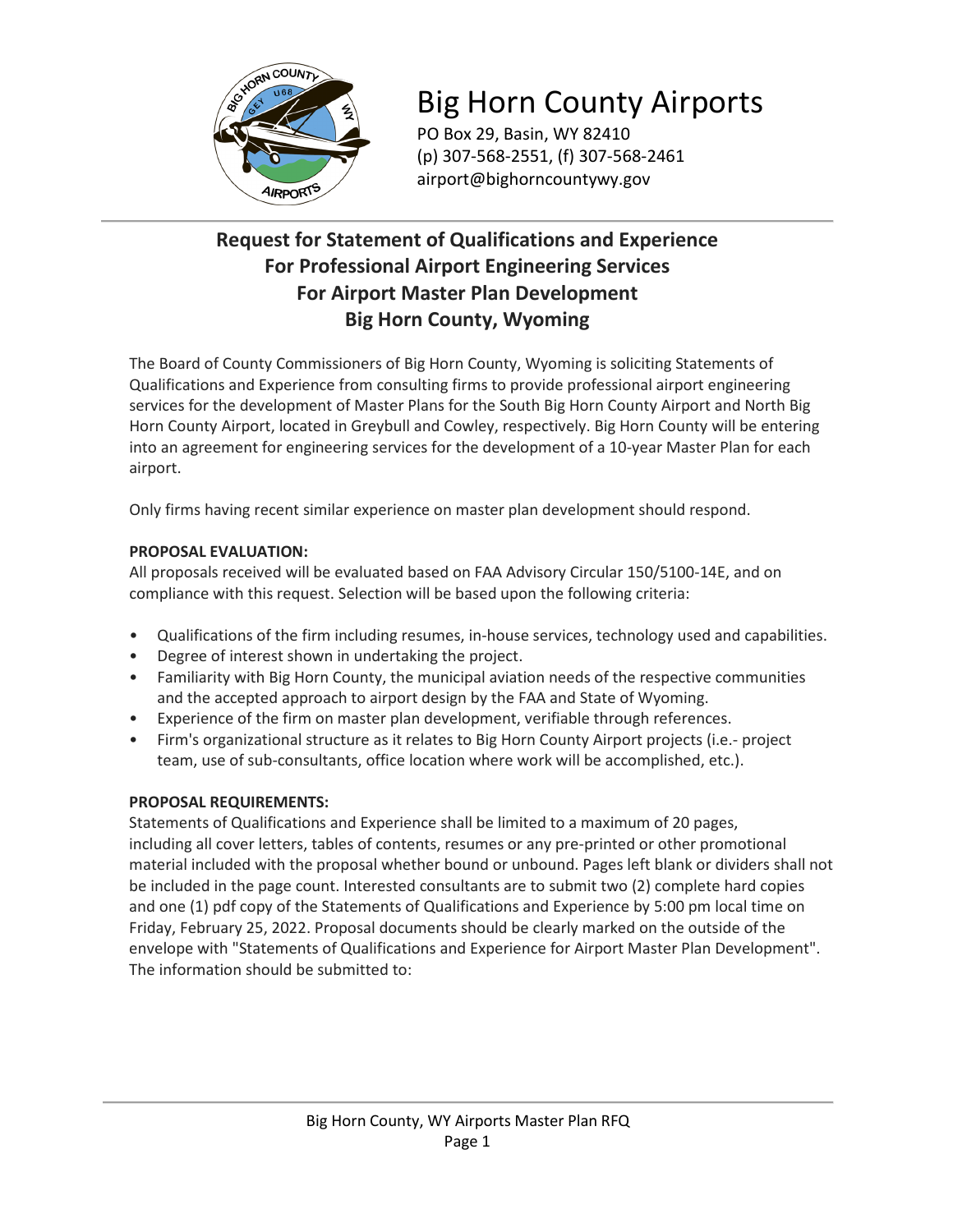

## Big Horn County Airports

PO Box 29, Basin, WY 82410 (p) 307-568-2551, (f) 307-568-2461 airport@bighorncountywy.gov

Dave Neves, Chairman Big Horn County Commissioners c/o Paul Thur, Airport Manager PO Box 29 Basin, WY 82410 307-568-2551 airport@bighorncountywy.gov

Proposals received after the deadline shall remain unopened and will under no circumstances be considered.

The proposal shall include, at a minimum, the following:

1. A list of airport master plan projects that the consultant has started or completed in the last five years. Identify the year of each project, and the owner or sponsor's contact person and telephone number(s). Projects which are referred to as having been accomplished by your firm shall be projects which were managed by personnel who are currently on your firm's staff. Similarly, do not list projects or experience for individuals while employed by another firm.

2. The Firm's proposal shall provide documentation of any history of litigation associated with project performance or professional liability during the past ten years.

3. A list of all sub-consultants that your firm would use to complete the master plans including a contact person(s) and telephone number(s) for each sub-consultant (sub-consultants contributing less than \$5,000 in services need not be included).

4. A current resume for professional persons who would be working on the projects, which includes a description of qualifications, skills and responsibilities.

5. A description of your firm's capacity to accomplish this project on schedule.

6. The name(s) of the person(s) authorized to represent the consultant in negotiation and signing any contract that may result.

7. The location of the firm's home office and the locations where the project work would likely be performed.

8. The firm's total number of: full-time permanent (non-contract) employees and temporary, parttime or contract employees.